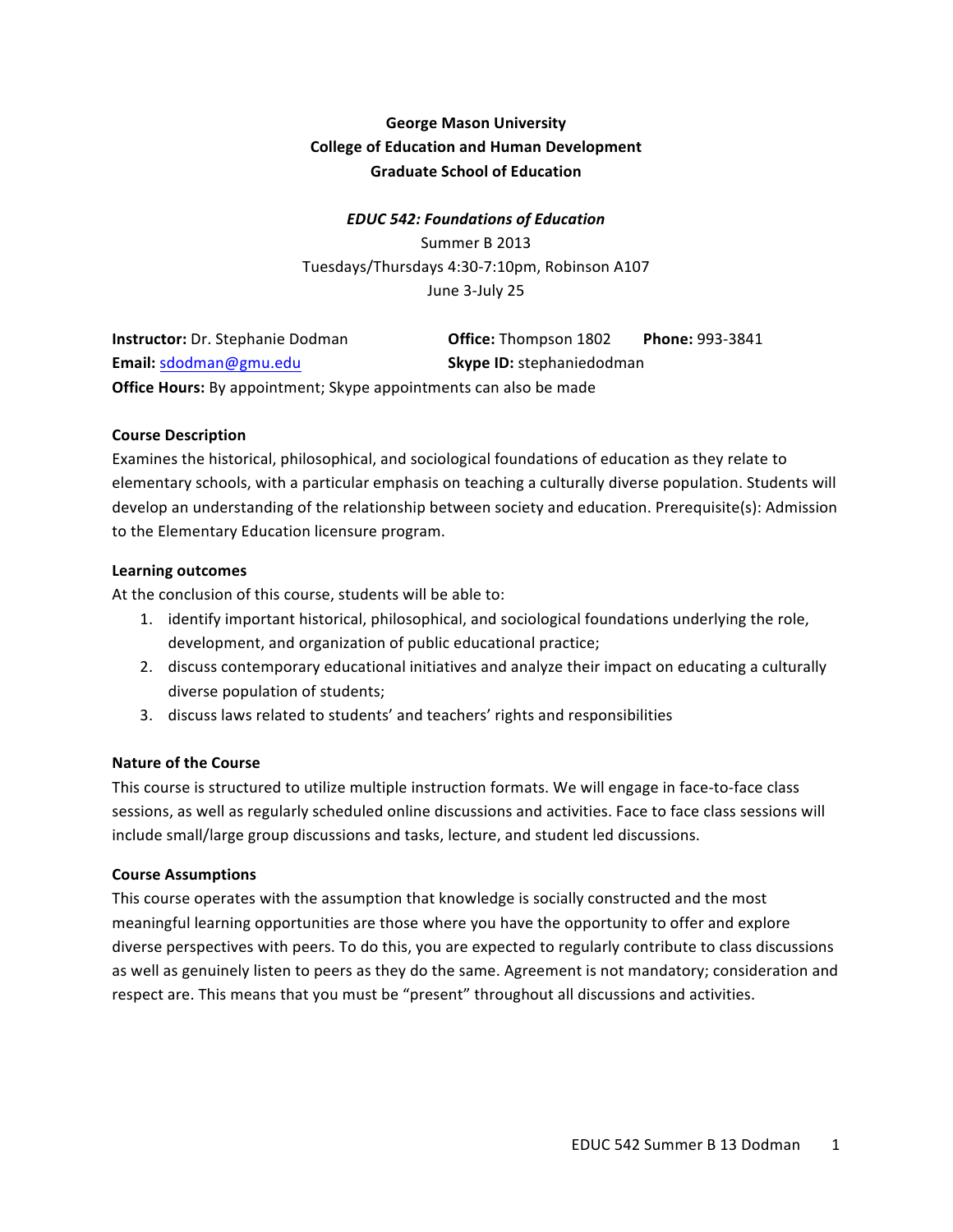## **National Council for Accreditation of Teacher Education Program Standards for Elementary Teacher Preparation**

- 1. Candidates use their knowledge and understanding of individual and group motivation and behavior among students at the K-6 level to foster active engagement in learning, self motivation, and positive social interaction and to create supportive learning environment.
- 2. Candidates use their knowledge and understanding of effective verbal, nonverbal, and media communication techniques to foster active inquiry, collaboration, and supportive interaction in the elementary classroom.
- 3. Candidates understand practices and behaviors that identify and develop the competence of a professional career teacher.

## **8 VAC 20-25-30. Technology standards**

- A. Instructional personnel shall be able to demonstrate effective use of a computer system and utilize computer software.
- B. Instructional personnel shall be able to apply knowledge of terms associated with educational computing and technology.
- C. Instructional personnel shall be able to apply computer productivity tools for professional use.
- D. Instructional personnel shall be able to use electronic technologies to access and exchange information.

#### **Readings**

Spring, J. (2012). American education (15<sup>th</sup> ed.). New York, NY: McGraw-Hill.

Kozol, J. (2005). The shame of the nation: The restoration of apartheid schooling in America. New York: Broadway Publishing.

Additional selected readings will be posted on Blackboard.

#### **Assignments**

| Course Outcomes | Assignments                              | Points |
|-----------------|------------------------------------------|--------|
| 1,2,3           | <b>Readings and Dialectical Journals</b> | 20     |
| 1,2,3           | <b>Online Discussions and Activities</b> | 10     |
|                 | Autobiographical Extended Reflection     | 10     |
|                 | Philosophical Cases and Reflection       | 10     |
| 2,3             | <b>Current Events</b>                    | 10     |
| $\mathcal{D}$   | Reflective Practitioner Paper (PBA)      | 40     |
|                 |                                          | 100    |

## *Readings and Dialectical Journals*

There is a good deal of reading in this course and it is your responsibility to read the assigned book and article selections every week. Just completing the readings however is not enough to maximize your learning opportunities. You also need to analyze the readings in terms of your prior learning, personal experiences, and other readings. Therefore, it is expected that you employ active reading strategies by utilizing a dialectical journal. In this journal, you will explicitly note places in the text that stand out to you and explore why in a brief note. You may question, disagree, agree, identify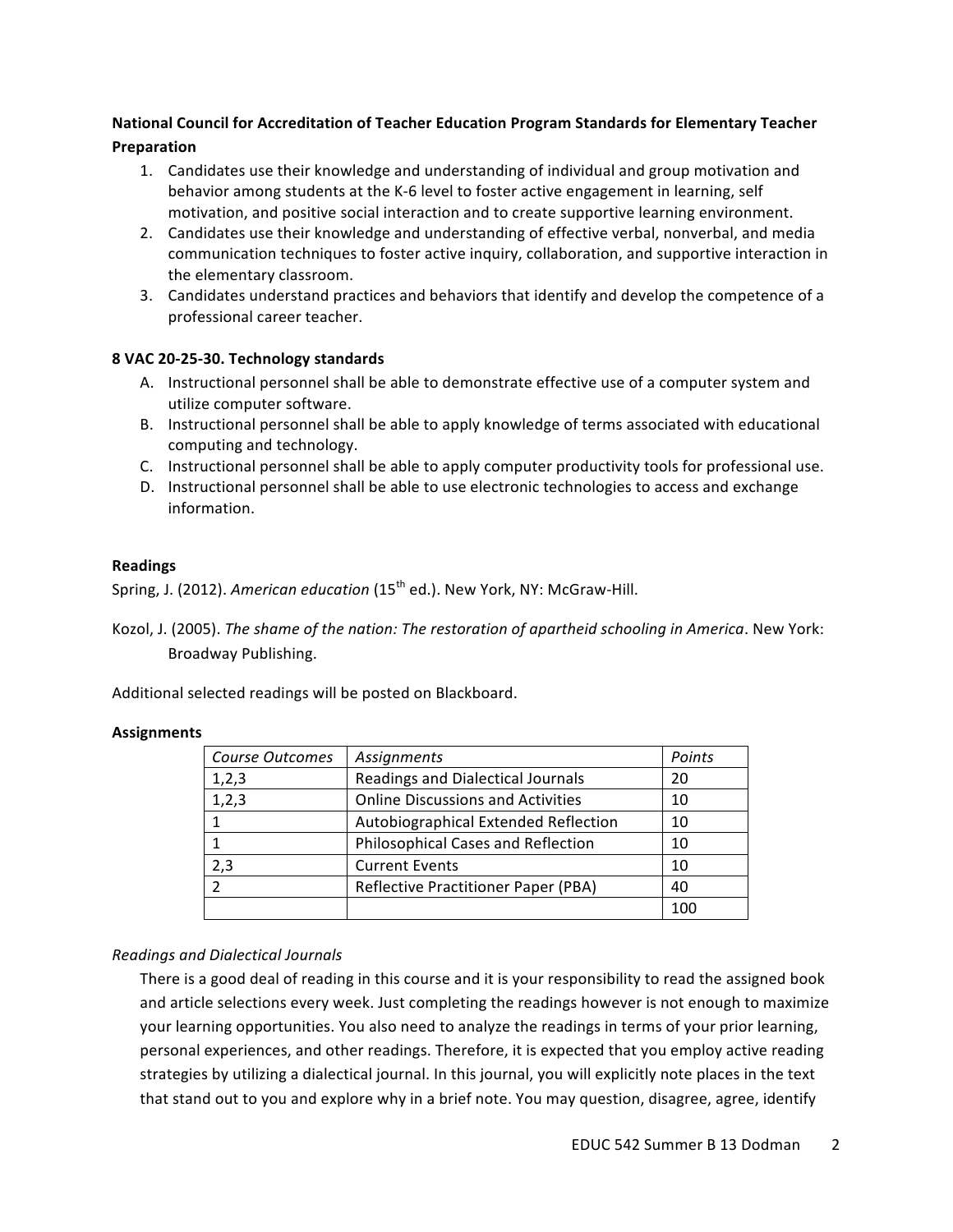confusion, etc. A dialectical journal is a *conversation between you and the text*. See the handout describing dialectical journals for more information.

- The journal for the weeks' readings should be completed before the class period begins.
- The journal will count towards your weekly class participation and you are expected to bring it to each class session. Each week I will choose two students to share their journal entries with the class, and at several points I will ask you to submit your journal without advance notice.
- Journal entries should be brief, yet thoughtful, and demonstrate genuine consideration of the text.
- In your responses, you should also attempt to connect across readings and entries.
- A minimum of 3 entries per reading is expected (2 entries for short readings, 1 entry for each Kozol chapter)

## *Online Discussions and Activities*

Blackboard will be utilized as a space for extending face-to-face class learning. At the end of each week, you are expected to log-in to blackboard and post a reflective response to the content for the week. This serves as a type of "exit card" to help you process your immediate learning and to provide me insight into your developing understanding and perspective. Each week there will be a directive for your post. An example directive might be "What is one thing that you learned? What is one question you are wondering right now?". It is expected that your response is brief but that you connect your response to class discussion and the readings (with citations as appropriate). There are guidelines online to help you gauge the expectations for these posts. You must post by Saturday midnight. Over the course of the semester you must meaningfully reply to at least four peers (over multiple weeks) by the following Monday at midnight. Please note: The week that you present your Current Event, you do not need to post to the discussion forum.

## *Philosophical Cases and Reflection*

Using what you will learn about various philosophies of education, create eight short vignettes that each illustrate a philosophy in action in a "classroom". In other words, imagine yourself walking into a classroom today and describe what you might see and hear if the teacher (personally) majorly aligned with a given philosophy.

- Include such details as: teacher actions and responses, student actions and responses, curriculum content, student population and/or grouping, and room arrangement and decoration.
- Each vignette should concern the same grade level at the same fake school.
- Write the vignettes from the perspective of an observer who is visiting the classroom.
- Each vignette should be a half-page to a page. At the conclusion of each vignette, identify two to three attributes of that philosophy that are represented in your case.

After writing your cases, include an approximately two-page autobiographical reflection that analyzes your own educational experience. Apply your new knowledge about the major educational philosophies and theorists to identify which ideas about the nature of knowledge and learning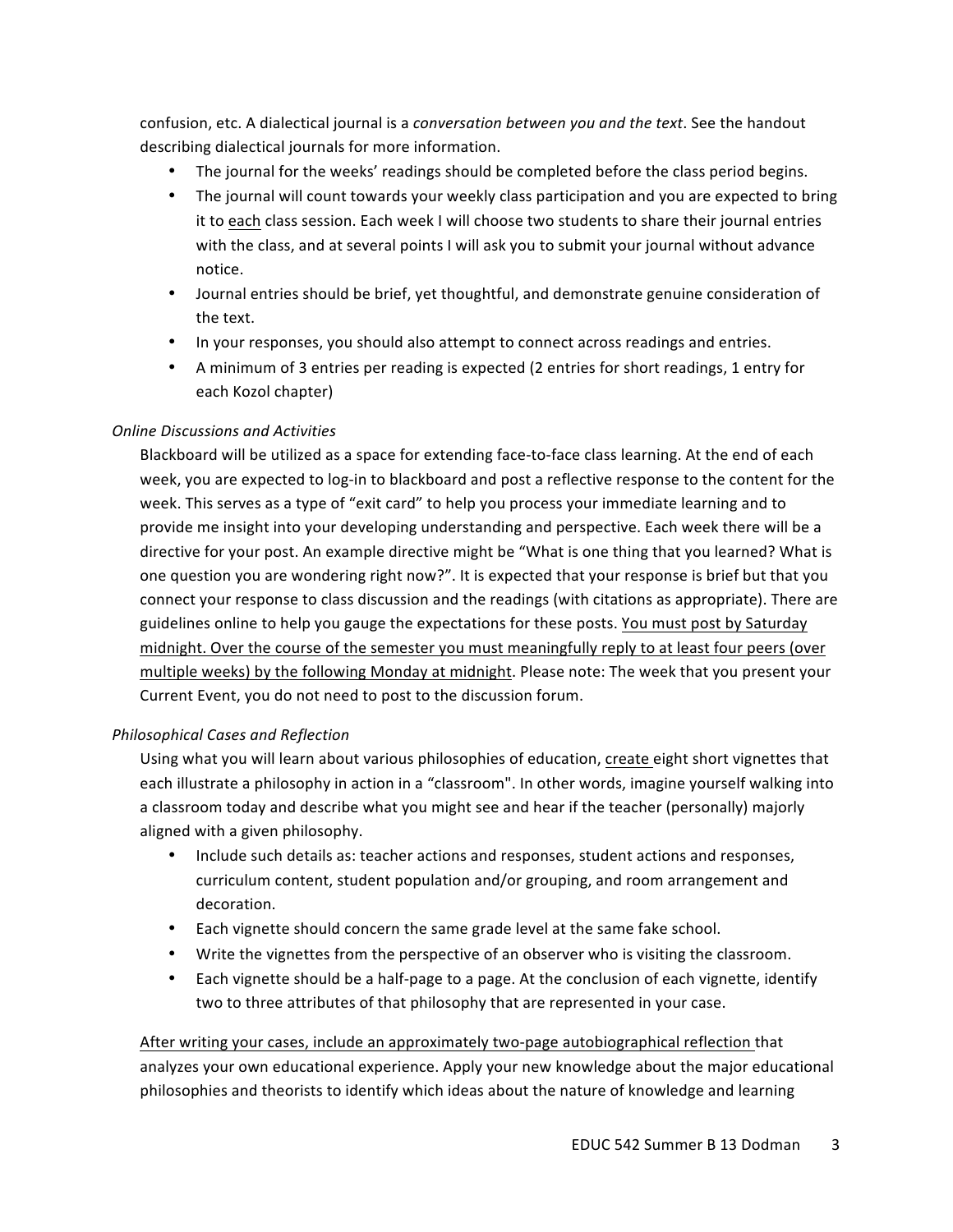guided your own schooling. What were the consequences of these forces on your life (for better or worse)? What assumptions do you have (or did you have) about learning/knowledge? How does that inform what you think about teaching? As a result, what do you anticipate will be easy? What do you anticipate will be challenging for you? Within this reflection, identify your own philosophical leanings in light of what you have learned about yourself and these eight philosophies.

### *Autobiographical Extended Reflection*

In your Philosophical Cases and Reflection, you analyzed your school experiences in terms of philosophical influences. In this autobiographical extended reflection, you will analyze your schooling experiences in terms of what you have learned about the historical and sociological forces at play in American society. You will apply your new knowledge of the major historical forces shaping the structure and purposes of schools and identify which trends most powerfully shaped your own schooling experiences. Additionally, you'll apply your new knowledge about the sociological foundations of schooling (as related to gender, race, ethnicity, language, social class, and (dis)ability) to analyze your school experience and identify how these aspects of your identity shape your life decisions and thinking - especially your ideas about teaching.

Just like in the philosophical reflection, you'll explore: what were the consequences of these forces on your life (for better or worse)? What assumptions do you have (or did you have) about schooling? How does that inform what you think about teaching? As a result, what do you anticipate will be easy? What do you anticipate will be challenging for you?

Use your dialectical journal to aid you in this reflection.

This should be approximately 2-3 pages.

#### *Current Events*

In partners or trios, you will select a current events news story (video clip or news article within the last month) to share with the class. The story should relate to an educational issue connected to the theme of the week the small group has been assigned. Links to the story should be posted to Blackboard 48 hours before class so that the other students and instructors can familiarize themselves with the issue. The group will be allotted 20-30 minutes in class to facilitate a discussion/activity about the story. The group will be responsible for a one-page handout summarizing the story and identifying 2-3 essential questions they would like to address with the class. Great resources for finding current events news stories include (but are NOT limited to):

- New York Times U.S. Education Section: http://www.nytimes.com/pages/education/index.html
- Education Week: http://www.edweek.org/ew/index.html
- Bridging Differences (blog): http://blogs.edweek.org/edweek/Bridging-Differences/
- Washington Post Education Section: http://www.washingtonpost.com/local/education

In addition to the requirements above, individually, each student will write a 1-page reflection of his or her presentation on the themes raised during the in-class discussion, as well as a *brief*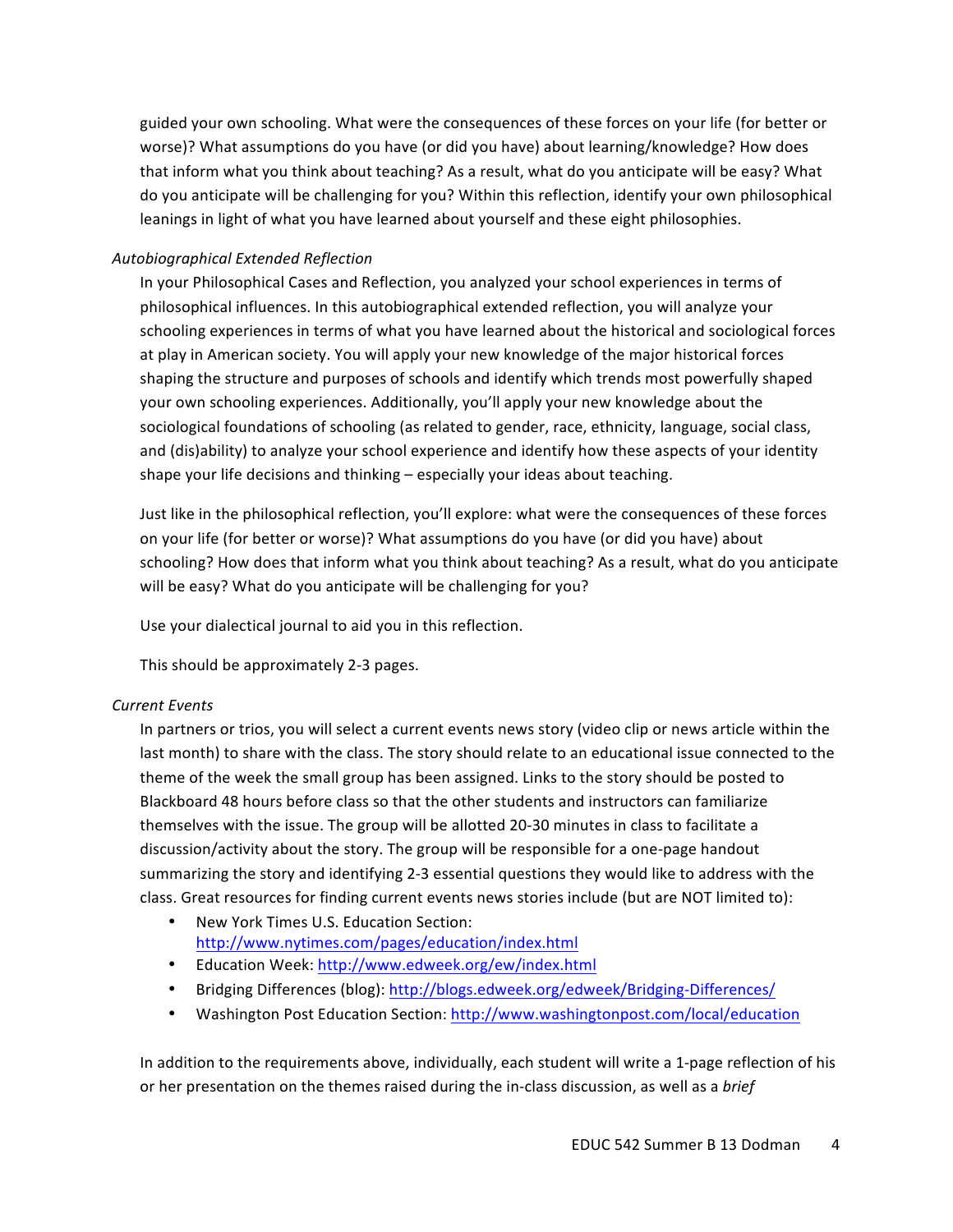metacognitive analysis of the process of working with a partner to plan for the class discussion and to create the handout. The reflection is due one week after the presentation and should be uploaded to blackboard.

## *Reflective Practitioner Paper (40 pts) PBA*

In order to become reflective practitioners for a multicultural classroom, candidates must reflect on a variety of professional issues that teachers confront in their day-to-day teaching as well as the broader educational and social context which affects the work of the public school teacher. To this end, the candidates will analyze a current issue/innovation around race and culture, gender equity, special education, social class, or language diversity. They will then relate it to historical and sociological trends/perspectives as well as to their own experiences. \*A detailed task description and rubric is attached.

## **Grading Scale**

A=93-100; A-=90-92; B+=87-89; B=80-86; C=70-79; F=below 70 *Remember:* A course grade less than B requires that you retake the course.

## Note:

Assignments earning less than a passing grade may be rewritten and resubmitted so that the assignment is satisfactorily completed. In fact, because learning is the goal, I may *require* you to redo an assignment that is far below expectations.

All written papers MUST be double-spaced, with 1" margins, and in 12-point font (Times New Roman, Calibri, or Arial). APA format is expected. If you do not have a 6<sup>th</sup> Edition APA manual, the OWL at Purdue is an excellent resource

**http://owl.english.purdue.edu/owl/resource/560/01/.**

Late work will NOT be accepted without prior approval by your instructor. Any assignment submitted past the syllabus deadline without prior approval will earn 0 points.

Your assignments are only accepted via Blackboard (except the PBA- that is uploaded to TaskStream). You must name your file in the following way:

Yourlastname\_assignment

For example, for the Philosophical Cases assignment, mine would be: dodman philosophy

**Please Note:** The GMU Writing Center offers online support via email. They will provide feedback on your writing within one hour. Graduate and professional writing can be difficult to get a handle on, I encourage you to take advantage of this service. http://writingcenter.gmu.edu/?page\_id=177

#### **TaskStream Requirements**

Every student registered for any Elementary Education course with a required performance-based assessment (designated as such in the syllabus) is required to submit this assessment (EDCI 542: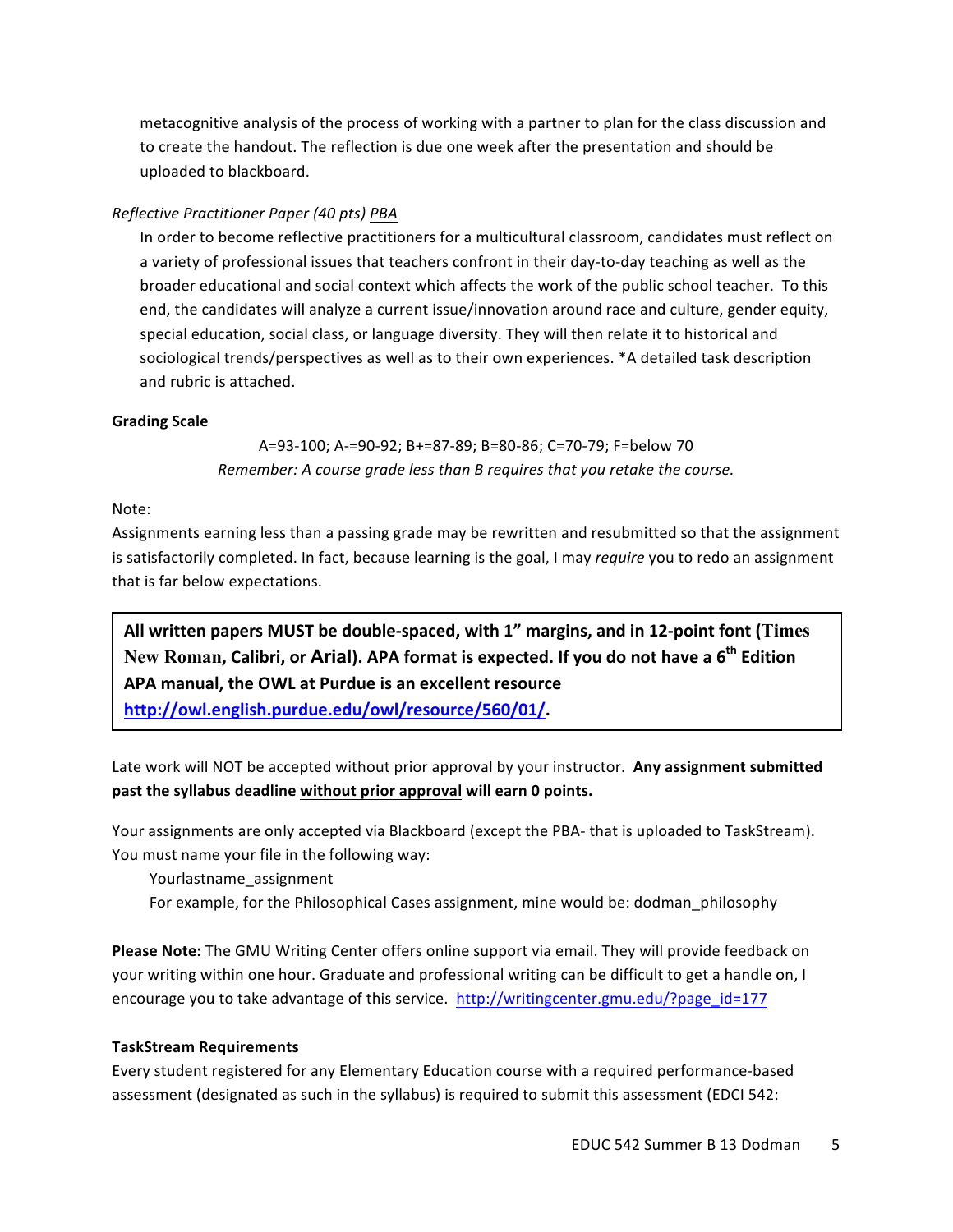*Reflective Practitioner Paper*) to TaskStream (regardless of whether a course is an elective, a onetime course or part of an undergraduate minor). Evaluation of your performance-based assessment will also be provided using TaskStream. Failure to submit the assessment to TaskStream will result in a the course instructor reporting the course grade as Incomplete(IN). Unless this grade is changed upon completion of the required TaskStream submission, the IN will convert to an F nine weeks into the following semester.

## **GMU Policies and Resources for Students**

- a) Students must adhere to the guidelines of the George Mason University Honor Code [See http://oai.gmu.edu/honor-code/].
- b) Students must follow the university policy for Responsible Use of Computing [See http://universitypolicy.gmu.edu/1301gen.html].
- c) Students are responsible for the content of university communications sent to their George Mason University email account and are required to activate their account and check it regularly. All communication from the university, college, school, and program will be sent to students solely through their Mason email account.
- d) The George Mason University Counseling and Psychological Services (CAPS) staff consists of professional counseling and clinical psychologists, social workers, and counselors who offer a wide range of services (e.g., individual and group counseling, workshops and outreach programs) to enhance students' personal experience and academic performance [See http://caps.gmu.edu/].
- e) Students with disabilities who seek accommodations in a course must be registered with the George Mason University Office of Disability Services (ODS) and inform their instructor, in writing, at the beginning of the semester [See http://ods.gmu.edu/].
- f) Students must follow the university policy stating that all sound emitting devices shall be turned off during class unless otherwise authorized by the instructor.
- g) The George Mason University Writing Center staff provides a variety of resources and services (e.g., tutoring, workshops, writing guides, handbooks) intended to support students as they work to construct and share knowledge through writing [See http://writingcenter.gmu.edu/].

## **Professional Dispositions**

Students are expected to exhibit professional behaviors and dispositions at all times.

## **Core Values Commitment**

The College of Education & Human Development is committed to collaboration, ethical leadership, innovation, research-based practice, and social justice. Students are expected to adhere to these principles. http://cehd.gmu.edu/values/

For additional information on the College of Education and Human Development, Graduate School of Education, please visit our website [See http://gse.gmu.edu/].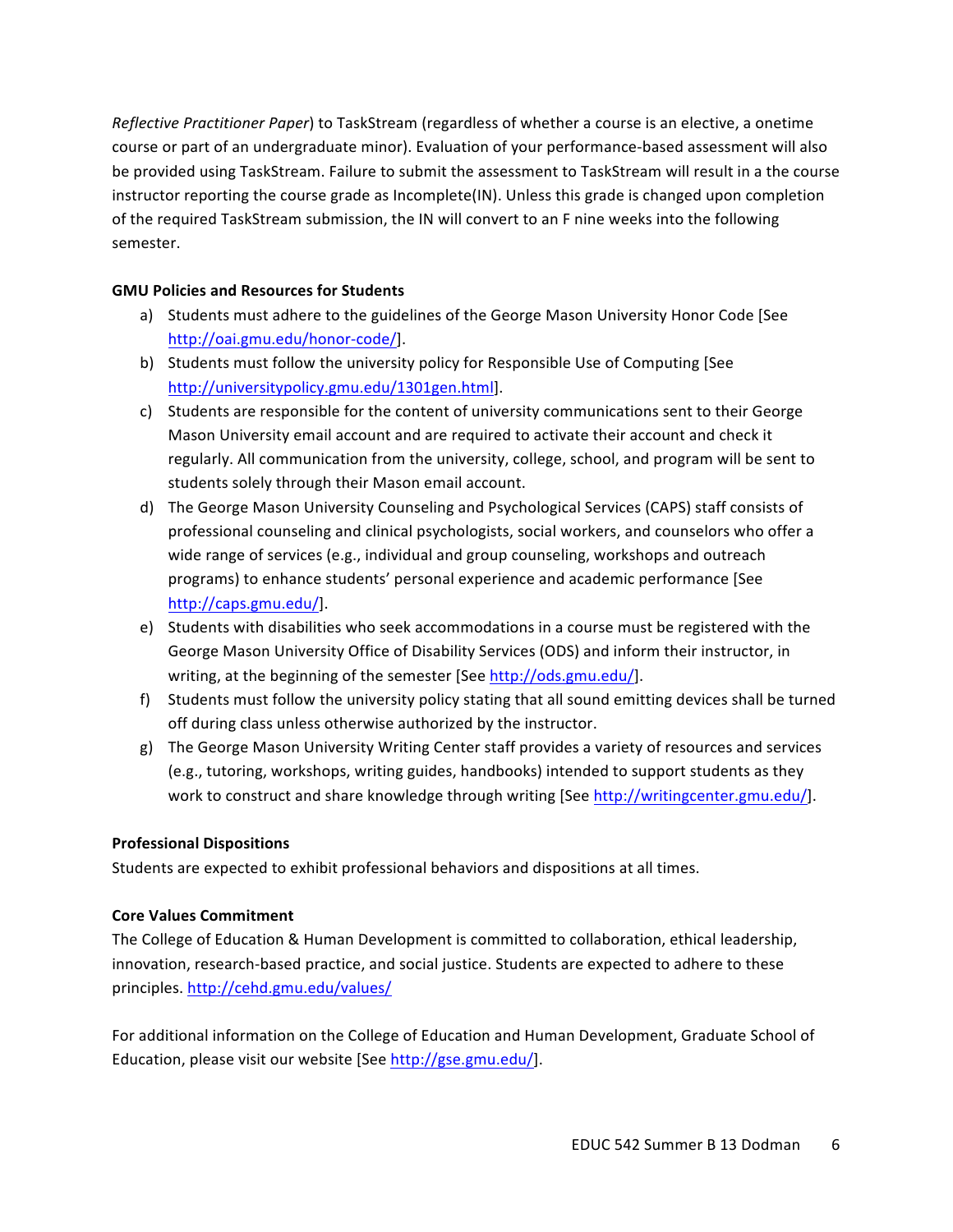## **Course Calendar Summer B 2013**

| Week           | <b>Date</b>                         | <b>Topic/Guiding questions</b>                                                                                                                                                                                        | <b>Reading/Assignment Due</b>                                                                                                                                                                                                                                                         | <b>Outside of/After</b><br><b>Class Activity</b>                 |
|----------------|-------------------------------------|-----------------------------------------------------------------------------------------------------------------------------------------------------------------------------------------------------------------------|---------------------------------------------------------------------------------------------------------------------------------------------------------------------------------------------------------------------------------------------------------------------------------------|------------------------------------------------------------------|
|                | Tuesday<br>June 4                   | Introductions<br>• What does Foundations of<br>Education mean?<br>• What is the purpose of schooling?<br>• Are you Willing to be Disturbed?                                                                           |                                                                                                                                                                                                                                                                                       |                                                                  |
| $\mathbf{1}$   | Thursday<br>June 6<br><b>ONLINE</b> | Philosophical Foundations of Education<br>• What does it mean to learn?<br>• What is the best way to teach?                                                                                                           | (pdf- jigsaw)<br>Plato (idealism)<br>Neill (existentialism)<br>٠<br>Noddings (care)<br>٠<br>Adler (perennialism)<br>$\bullet$<br>Montessori (constructivism)<br>$\bullet$<br>Skinner (behaviorism)<br>$\bullet$<br>Dewey (pragmatism)<br>$\bullet$<br>Freire (critical pedagogy)<br>٠ |                                                                  |
| $\overline{2}$ | Tuesday<br>June 11                  | Philosophical Foundations of Education<br>Cont'd<br>• Where do I fit?<br>The Social, Economic, and Political<br>Goals of School<br>• Why do we teach what we do?<br>• What are the effects of the goals of<br>school? | Philosopher potluck<br>Spring Ch. 1, 2, 4                                                                                                                                                                                                                                             | Start using<br>dialectical journal<br>for readings.              |
|                | Thursday<br>June 13                 | Introduction to "Minority" Education<br>Gender and Sexuality in Education                                                                                                                                             | Spring Ch. 6<br>Readings on BB<br><b>Gender and sexuality current</b><br>event groups                                                                                                                                                                                                 | Start researching<br>for Reflective<br><b>Practitioner Paper</b> |
|                | Tuesday<br>June 18                  | Social Class in Education                                                                                                                                                                                             | Readings on BB<br>Social class current event<br>groups                                                                                                                                                                                                                                | <b>Philosophical Cases</b><br>and Reflection due<br>Monday 6/17  |
| 3              | Thursday<br>June 20                 | <b>Native American Education</b>                                                                                                                                                                                      | Readings on BB<br><b>Ethnicity and race current</b><br>event groups                                                                                                                                                                                                                   | *online discussion<br>prompt for the<br>week                     |
| 4              | Tuesday<br>June 25                  | African American Education                                                                                                                                                                                            | Readings on BB<br><b>Ethnicity and race current</b><br>event groups                                                                                                                                                                                                                   |                                                                  |
|                | Thursday<br>June 27                 | English Language Learner Education                                                                                                                                                                                    | Spring Ch. 7<br>Readings on BB<br>Language current event groups                                                                                                                                                                                                                       | *online discussion<br>prompt for the<br>week                     |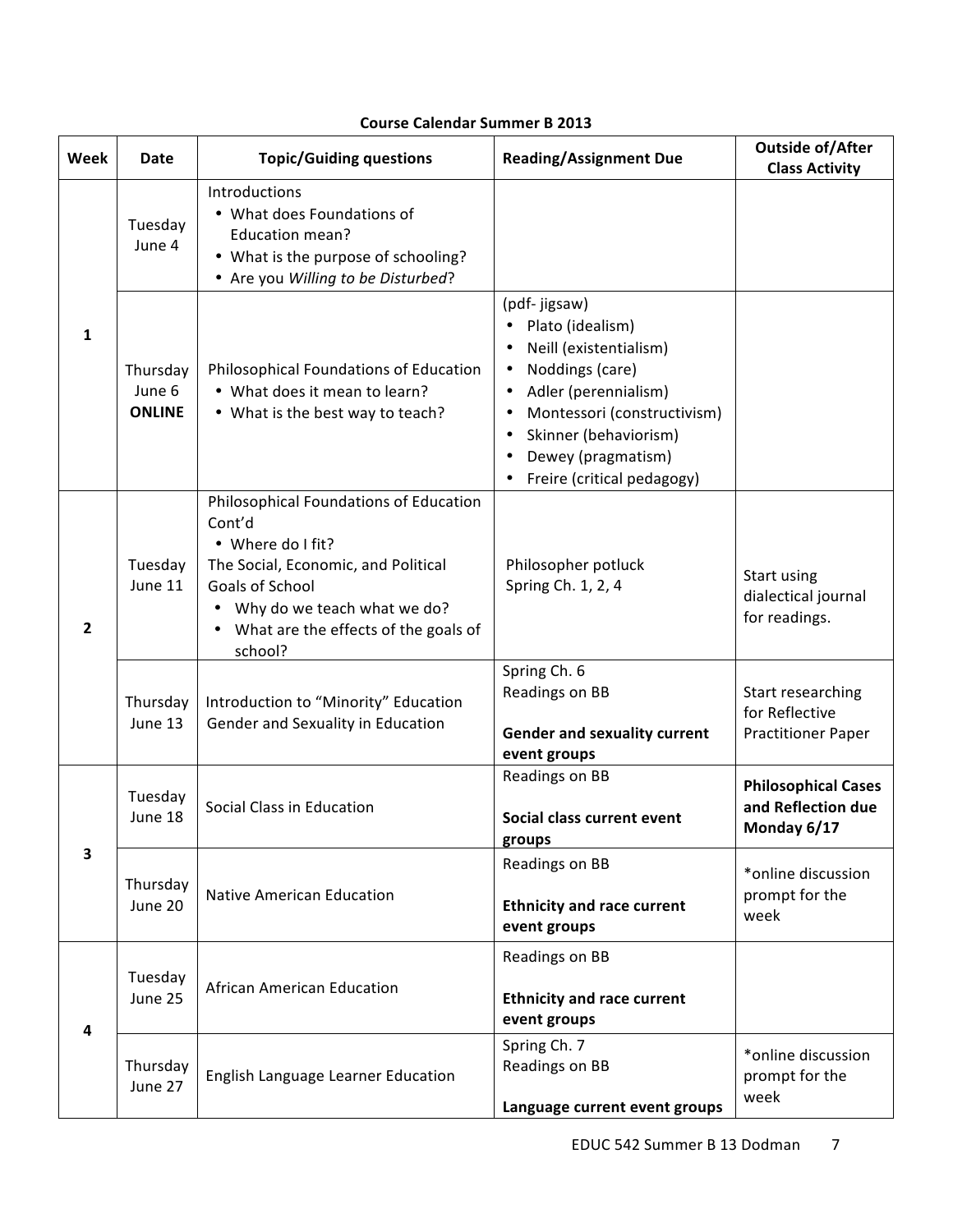| 5                       | Tuesday<br>July 2<br>Thursday<br>July 4 | Students with Disabilities Education<br>• Why do we rely on IQ scores?<br>• What has education looked like for<br>SWD?                                           | Ch. 5 (pp. 115-124)<br>Readings on BB<br><b>Students with disabilities</b><br>current event groups<br>NO CLASS- INDEPENDENCE DAY OBSERVANCE | *online discussion<br>prompt for the<br>week (amended<br>date: post by<br>Thursday, reply by<br>Saturday)                                                                               |
|-------------------------|-----------------------------------------|------------------------------------------------------------------------------------------------------------------------------------------------------------------|---------------------------------------------------------------------------------------------------------------------------------------------|-----------------------------------------------------------------------------------------------------------------------------------------------------------------------------------------|
| 6                       | Tuesday<br>July 9                       | The state of education today and<br>current issues<br>• How has the past affected our<br>present?<br>• How does school affect educational<br>and social success? | Kozol 1-5<br>Spring Ch. 7<br><b>Structures/Funding of schools</b><br>current event groups                                                   | Autobiographical<br><b>Extended</b><br><b>Reflection due</b><br>Monday 7/8<br>*online discussion<br>prompt for the<br>week (amended<br>date: post by<br>Thursday, reply by<br>Saturday) |
|                         | Thursday<br>July 11                     | No Class- Individual PBA conferences; 7/10 & 7/11<br>You need a solid outline of your paper with references by your conference date                              |                                                                                                                                             |                                                                                                                                                                                         |
| $\overline{\mathbf{z}}$ | Tuesday<br>July 16                      | The state of education today and<br>current issues<br>• How has NCLB affected education?                                                                         | Kozol 6-9<br>Spring Ch. 8-10<br>Readings on BB                                                                                              |                                                                                                                                                                                         |
|                         | Thursday<br>July 18                     | Implications for today<br>• Culturally responsive teaching<br>• Lead PBA topic group                                                                             | Kozol Ch. 10 (through) A Note<br>to Teachers<br>Readings on BB                                                                              | *online discussion<br>prompt for the<br>week                                                                                                                                            |
| 8                       | Tuesday<br>July 23                      | Implications for teaching our students<br>today<br>• Last F2F class<br>• Pulling it all together<br>• Lead PBA topic group                                       | Readings on BB<br><b>NO CLASS</b>                                                                                                           |                                                                                                                                                                                         |
|                         | Thursday<br>July 25                     | Reflective Practitioner Paper (PBA) Due (submit to Taskstream by midnight)                                                                                       |                                                                                                                                             |                                                                                                                                                                                         |

Note: Calendar is tentative and may be modified in line with course needs.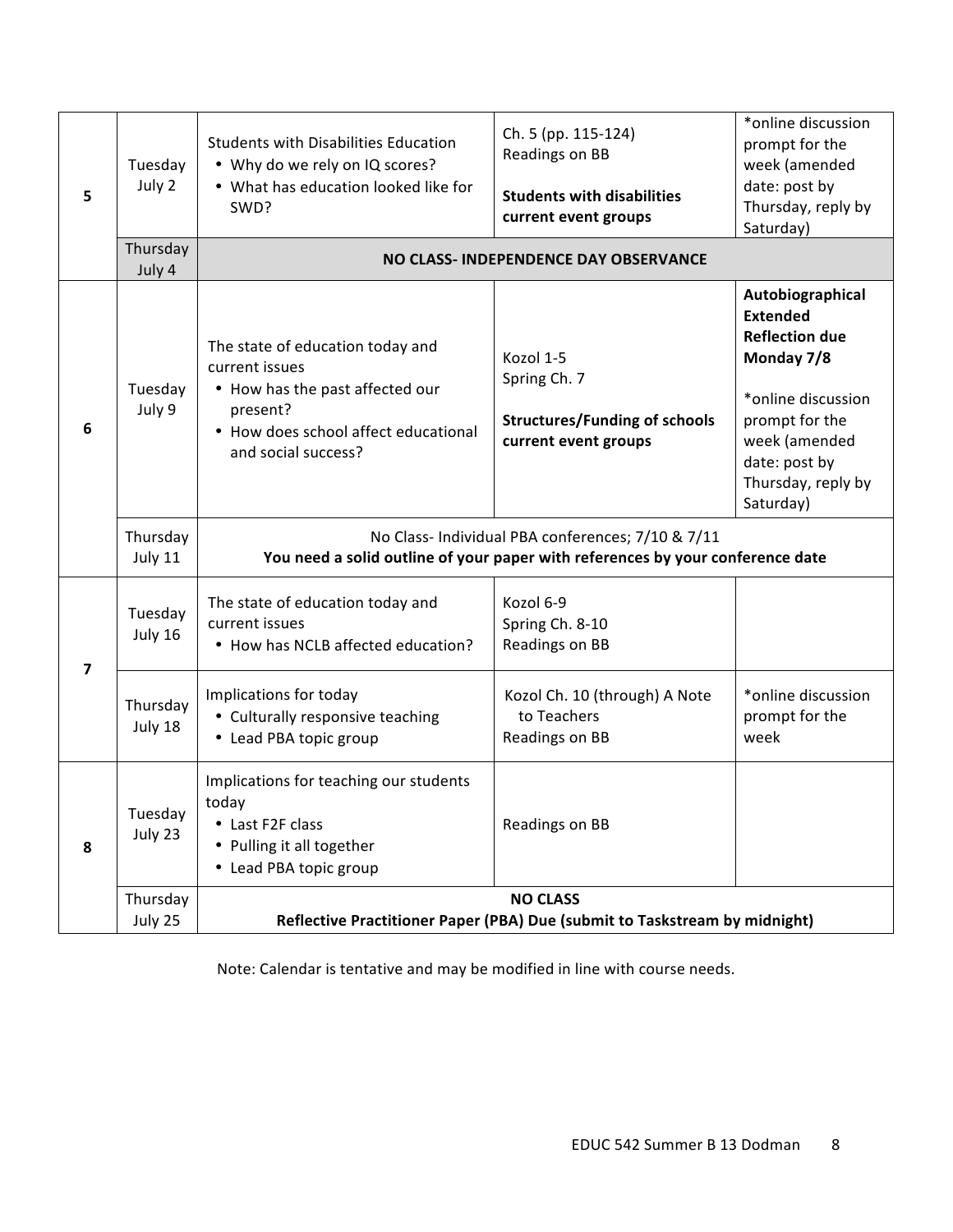# Dialectical Journals

*dialectical (die-uh-LEKT-i-cul), n. : the art or practice of arriving at the truth through logical arguments.* 

A dialectical journal is another name for a double-entry journal or a readerresponse journal. A dialectical journal is a journal that records a dialogue, or conversation, between the ideas in the text (the words that you are reading) and the ideas of the reader (the person who is doing the reading). This is what you must do in your journal—keep a dialogue with yourself. In your journal, have a conversation with the text and with yourself. Write down your thoughts, questions, insights, and ideas while you read.

# How Do I Keep A Dialectical Journal?

Your journal will use a two-entry form:

- $\bullet$  Fold the page in half.
- In the LEFT COLUMN, write down direct quotes (with page numbers) from the readings. These should be points that you think are interesting or important.
- In the RIGHT COLUMN, write down YOUR OWN thoughts, commentary, and questions about the quotes in the LEFT COLUMN. Why did you choose this quote? Is it a main idea? Something you disagree with? Something you question? Does it connect back to prior class discussion/reading? Be specific.
- You should have at least 3 quotes from each reading or chapter (2 from shorter selections)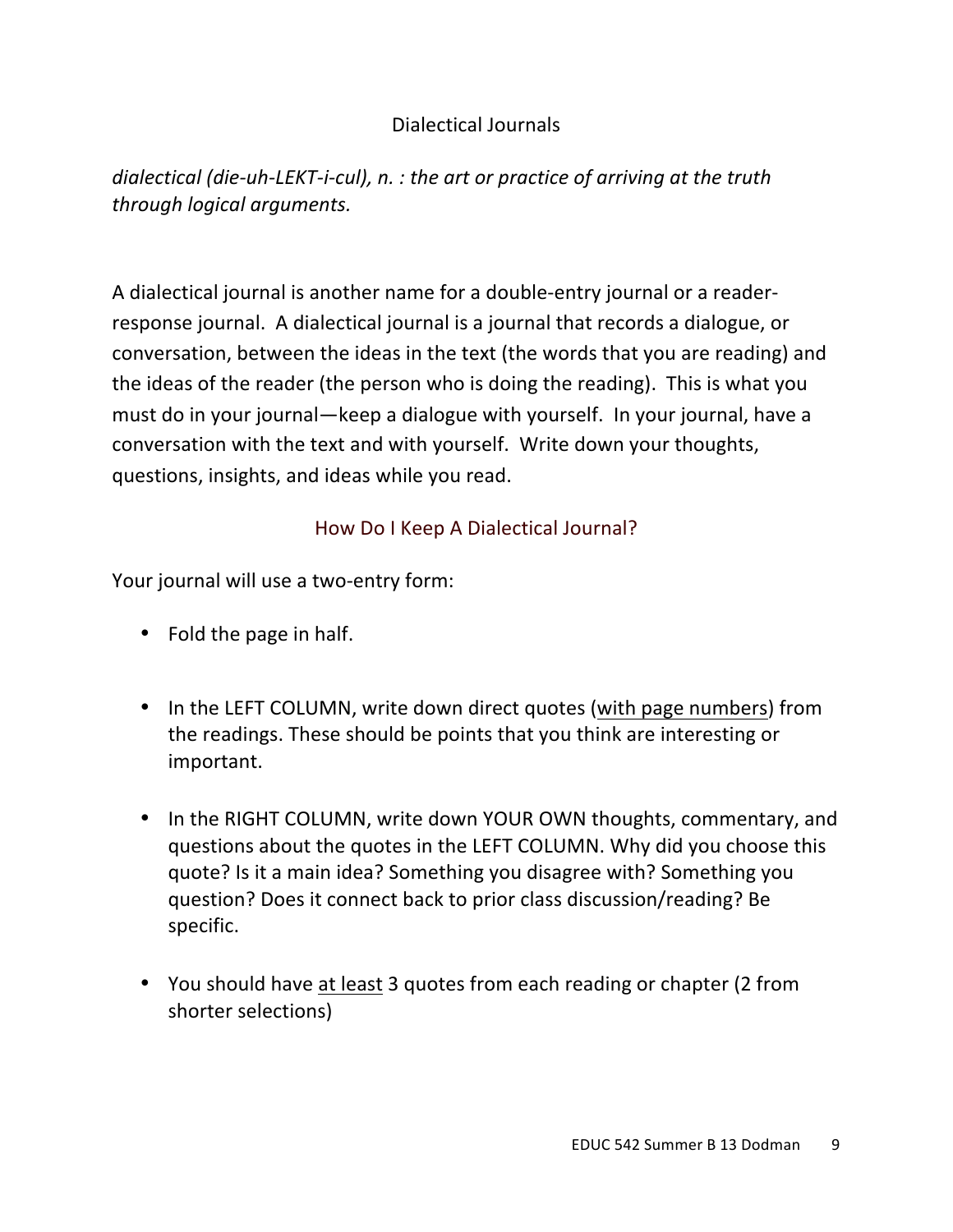### **Reflective Practitioner Paper**

"A large part of the problem [of the achievement gap] is that many educators do not understand what it means to engage in educational practices that promote equity. Equity involves more than simply ensuring that children have equal access to education. Equity also entails a focus on outcomes and results" 

(Boykin & Noguera, 2011, p. viii)

In consideration of the above quote, this assignment will offer you an opportunity to expand your understanding of public education as a system that both expands and diminishes equity. Taken another way, you will explore the following question: What are the tensions within efforts to reform public education and how do these debates shape your thinking and actions as a teacher? Follow the steps below to successfully write this scholarly paper.

- 1. Pick an educational initiative introduced through class (readings, discussion, materials).
- 2. Research who this initiative is designed to benefit (a group of students targeted by the initiative).
- 3. Find peer-reviewed research articles and review class readings that address the initiative and its impact on students (If you are not sure about whether a research journal is peer-reviewed consult with me). Take notes as you read.
- 4. Write your paper. Include the following as headings so that you and the reader [your instructor] will know exactly where you are headed and whether you have addressed all of the content requirements.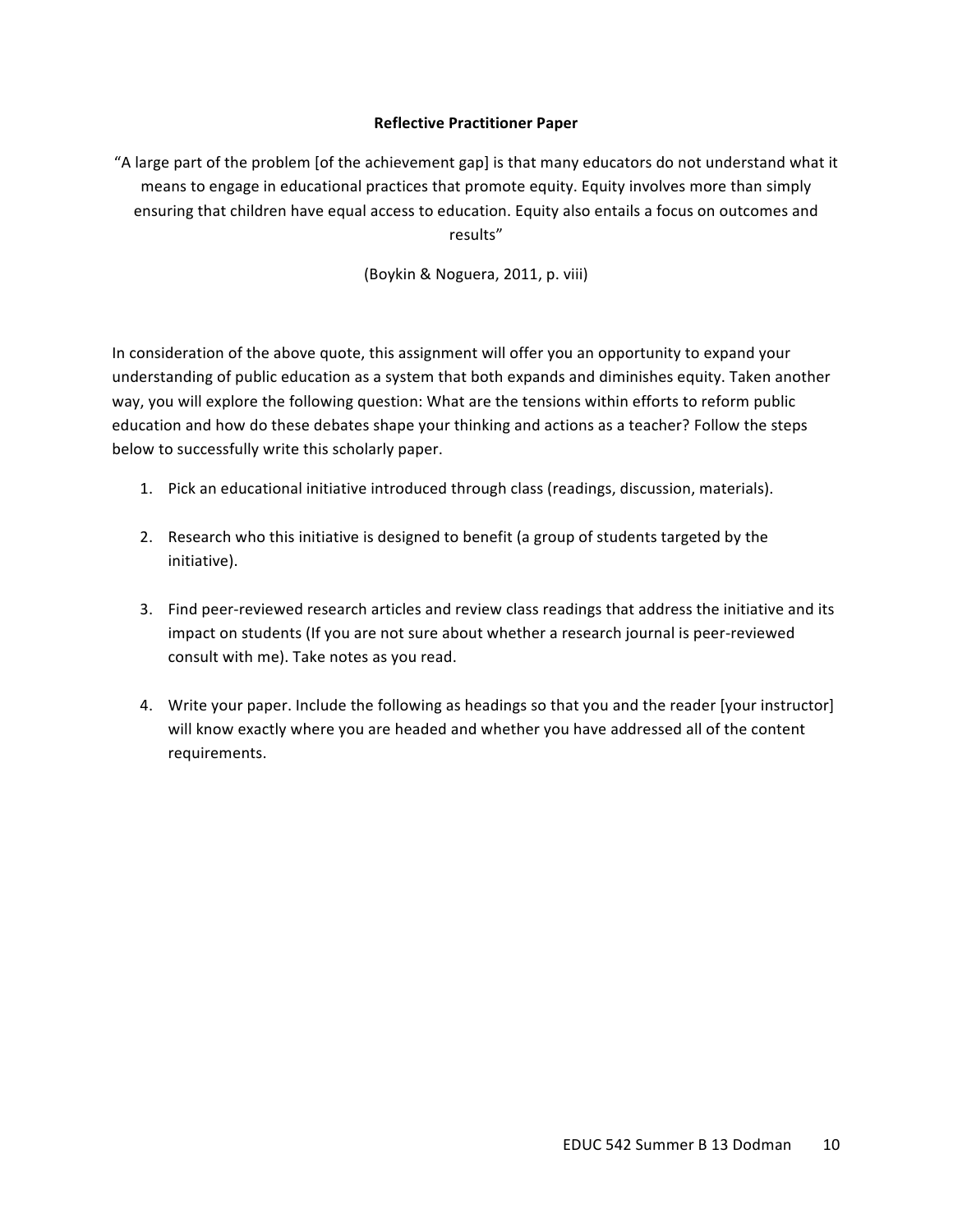Introduction (this is where you introduce your topic, establish its significance (hook), and give your reader an advance organizer for the paper)

Part One (The initiative)

- Description of the initiative
- Background and historical information of initiative
- Strengths of the initiative
- Weaknesses of/challenges to the initiative
- Implications for teachers (What does this initiative mean for teachers? You will want to think about what is essential for teachers to consider, know, and do within this initiative)

Part Two (The students)

- Background of the student population targeted by the initiative (may include US, VA, DC demographics)
- Classroom/school implications for young learners in this population (How has this population of students historically experienced education? How do identity characteristics of this population intersect with characteristics of school?)
- Implications for teachers such as yourself (compare/contrast your background) teaching this population of students (You must first deconstruct and then describe relevant aspects of your identity. Then you must analyze how these pieces of your identity potentially intersect with teaching this student population. Use first person here to then generalize to a broader population of teachers like you.)

Part Three

Conclusions (Based on what you have presented in your paper, this is where you draw conclusions about the impact of the initiative on students. Who is benefitted and how? Who is disadvantaged and how? What does that mean for the group of students targeted by the initiative?) 

# **Tips**

While you are writing the paper make sure that you are:

- Integrating concepts from readings. You CANNOT make a claim without evidence to support it. That evidence comes from your readings and research. Each section needs multiple (2 or more different) sources. I will be looking for breadth and depth in your references.
- Integrating class discussions and integrating experiences and/or personal reflection (especially in Part 2: Implications for teachers such as yourself.

Clarity of writing

- It is logically organized
- Has an introduction that includes the goals/purpose of the paper
- Has points representing strengths and weaknesses of the initiative
- Has smooth transitions between ideas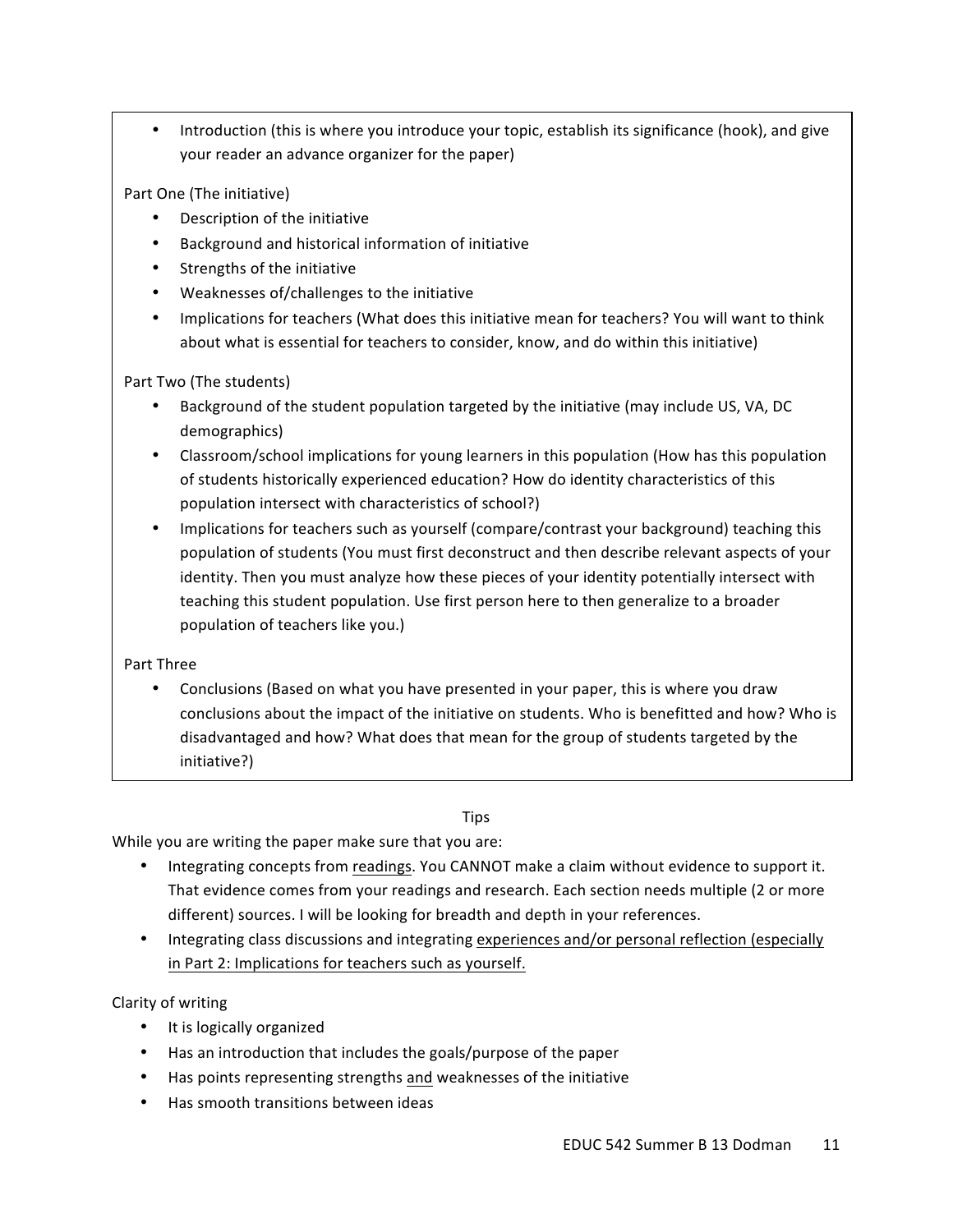- Ends with a conclusion that restates the main points of the paper (without introducing new ideas) and draws conclusions about the initiative's outcomes on intended students.
- Information is presented clearly within the page limits (8-10 pages)
- The paper has NO grammar or spelling errors. None.
- Read and re-read your writing before submitting
- If academic writing is difficult for you, ask a colleague or friend to review your work and provide feedback or visit the GMU Writing Center (see link above).

### APA format

- title page
- headings
- page numbers
- proper use of in-text citations and appropriately formatted reference list
- Do NOT use standalone quotes in your paper. See the "Citation Cheat Sheet" on blackboard for help with this.
- Do NOT include anything in your reference list that you do not cite in your paper.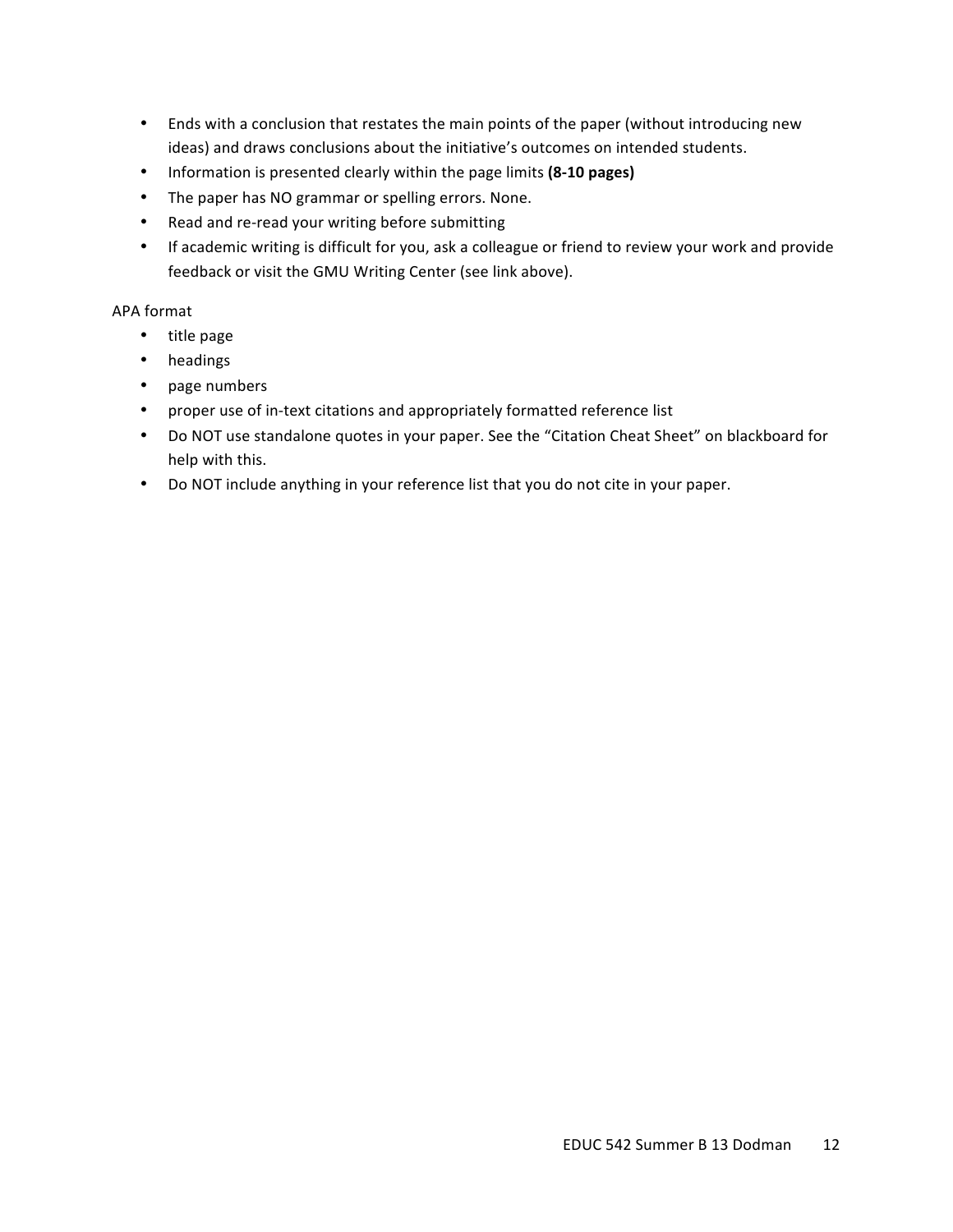|                                          | 4                            | 3                             | $\overline{2}$           | 1                     |
|------------------------------------------|------------------------------|-------------------------------|--------------------------|-----------------------|
| <b>Reflective Practitioner</b><br>Rubric | <b>Exemplary</b>             | <b>Maturing</b>               | <b>Developing</b>        | <b>Unsatisfactory</b> |
|                                          | (Met)                        | (Met)                         | (Not Met)                | (Not Met)             |
|                                          | Presents appropriate         | Presents appropriate          | Presents some            | Lacks description of  |
|                                          | and complete                 | description of the            | description of the       | the education         |
| Description of the                       | description of the           | education initiative,         | education initiative,    | initiative            |
| education initiative                     | education initiative,        | but is incomplete             | but is not sufficient    |                       |
|                                          | and includes                 | and/or includes only          | and/or lacks             |                       |
| <b>ACEI 5.1</b>                          | multiple and                 | some supporting               | supporting               |                       |
|                                          | different supporting         | references                    | references               |                       |
|                                          | references                   |                               |                          |                       |
|                                          | Presents appropriate         | Presents appropriate          | Presents some            | Lacks significant     |
|                                          | and complete                 | significant historical        | significant historical   | historical and        |
| <b>Significant historical</b>            | significant historical       | and background                | and background           | background            |
| background information                   | and background               | information on the            | information on the       | information on the    |
| regarding the education                  | information of the           | education initiative,         | education initiative,    | education initiative  |
| initiative                               | education initiative,        | but is incomplete             | but is not sufficient    |                       |
|                                          | and includes                 | and/or include only           | and/or lacks             |                       |
| <b>ACEI 5.1</b>                          | multiple and                 | some supporting               | supporting               |                       |
|                                          | different supporting         | references                    | references               |                       |
|                                          | references                   |                               |                          |                       |
|                                          | Presents appropriate         | Presents appropriate          | Presents some            | Lacks strengths and   |
|                                          | and complete                 | strengths and                 | strengths and            | weaknesses of the     |
| <b>Strengths and weaknesses</b>          | discussion of                | weaknesses of the             | weaknesses of the        | education initiative  |
| of the education initiative              | strengths and                | education initiative,         | education initiative,    |                       |
|                                          | weaknesses of the            | but is incomplete             | but is not sufficient    |                       |
| <b>ACEI 5.1</b>                          | education initiative,        | and/or includes only          | and/or lacks             |                       |
|                                          | and includes<br>multiple and | some supporting<br>references | supporting<br>references |                       |
|                                          | different references         |                               |                          |                       |
|                                          | Presents appropriate         | Presents appropriate          | Presents some            | Lacks implications of |
|                                          | and complete                 | implications of the           | implications of the      | the education         |
| Implications of the                      | implications of the          | education initiative          | education initiative     | initiative for        |
| education initiative for                 | education initiative         | for teachers, but is          | for teachers, but is     | teachers in the       |
| teachers                                 | for teachers, and            | incomplete and/or             | not sufficient and/or    | identified population |
|                                          | includes multiple            | includes only some            | lacks supporting         |                       |
| <b>ACEI 5.1</b>                          | and different                | supporting                    | references               |                       |
|                                          | supporting                   | references                    |                          |                       |
|                                          | references                   |                               |                          |                       |
|                                          | Presents appropriate         | Presents appropriate          | Presents some            | Lacks background      |
|                                          | and complete                 | background                    | background               | information about     |
|                                          | background                   | information about             | information about        | the targeted          |
| <b>Background information</b>            | information about            | the targeted                  | the targeted             | population of         |
| about the targeted                       | the targeted                 | population of                 | population of            | students              |
| population of students                   | population of                | students, but is not          | students, but is not     |                       |
|                                          | students and                 | complete and/or               | sufficient and/or        |                       |
| <b>ACEI 3.2</b>                          | includes multiple            | includes some                 | lacks supporting         |                       |
|                                          | and different                | supporting                    | references               |                       |
|                                          | supporting                   | references                    |                          |                       |
|                                          | references                   |                               |                          |                       |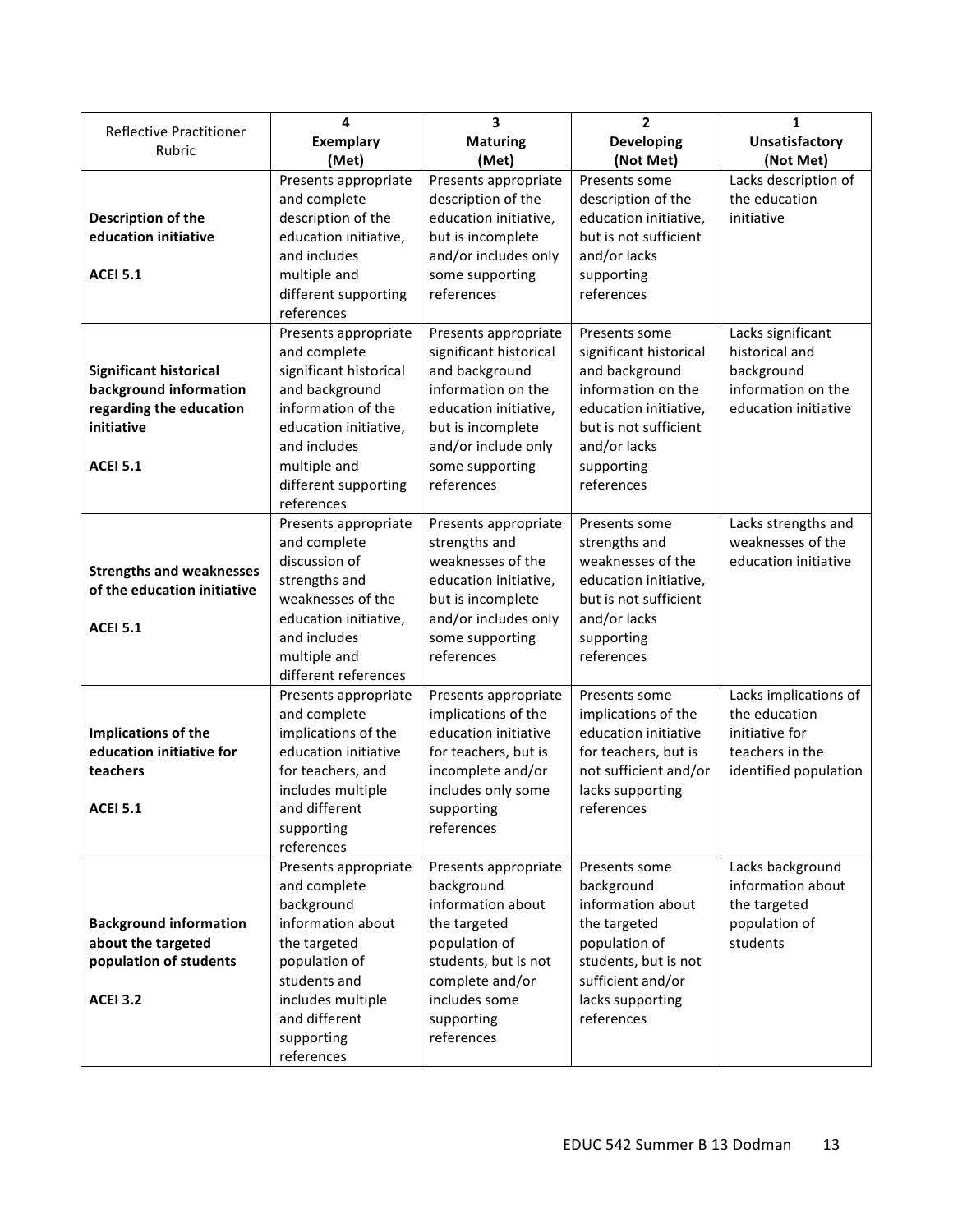|                                  | Presents appropriate  | Presents appropriate  | Presents some         | Lacks implications     |
|----------------------------------|-----------------------|-----------------------|-----------------------|------------------------|
|                                  | and complete          | implications for      | implications for      | for students in the    |
| Classroom/school                 | implications for      | students in the       | students in the       | targeted population    |
| implications for students        | students in the       | targeted population,  | targeted population,  |                        |
| in this population               | targeted population;  | but it is not         | but it is not         |                        |
|                                  | includes multiple     | complete and/or       | sufficient and/or     |                        |
| <b>ACEI 3.2</b>                  | and different         | includes only some    | lacks supporting      |                        |
|                                  | supporting            | supporting            | references            |                        |
|                                  | references            | references            |                       |                        |
|                                  | Presents appropriate  | Presents appropriate  | Presents some         | Lacks background       |
|                                  | and complete          | background            | background            | information about      |
|                                  | background            | information about     | information about     | the culture,           |
| <b>Implications for teachers</b> | information about     | the culture,          | the culture,          | knowledge, and         |
| such as yourself teaching        | the culture,          | knowledge, and        | knowledge, and        | attitudes of the       |
| this population of               | knowledge, and        | attitudes of the      | attitudes of the      | identified preservice  |
| students                         | attitudes of the      | identified preservice | identified preservice | teacher                |
|                                  | identified preservice | teacher, but is not   | teacher, but is not   |                        |
| <b>ACEI 3.2</b>                  | teacher and includes  | complete and/or       | sufficient and/or     |                        |
|                                  | multiple and          | includes some         | lacks supporting      |                        |
|                                  | different supporting  | supporting            | references            |                        |
|                                  | references            | references            |                       |                        |
|                                  | Presents appropriate  | Presents appropriate  | Presents some         | Lacks conclusions or   |
|                                  | and complete          | conclusions           | conclusions           | conclusions            |
| <b>Conclusions regarding the</b> | conclusions           | regarding the impact  | regarding the impact  | presented are          |
| impact of the initiative on      | regarding the impact  | of the initiative but | of the initiative but | illogical based on the |
| students                         | of the initiative;    | it is not complete;   | conclusions may be    | rest of the paper,     |
|                                  | includes multiple     | includes some         | vague, and/or lacks   | and/or lacks any       |
| <b>ACEI 3.2</b>                  | and different         | supporting            | supporting            | supporting             |
|                                  | supporting            | references            | references            | references             |
|                                  | references            |                       |                       |                        |

\*note: multiple references means (2 or more), some means (1), none means (0).

## ACEI/NCATE Standards addressed in this task

3.2 Adaptation to diverse students—Candidates understand how elementary students differ in their development and approaches to learning, and create instructional opportunities that are adapted to diverse students.

5.1 Professional growth, reflection and evaluation—Candidates are aware of and reflect on their practice in light of research on teaching, professional ethics, and resources available for professional learning; they continually evaluate the effects of their professional decisions and actions on students, families, and other professionals in the learning community and actively seek out opportunities to grow professionally